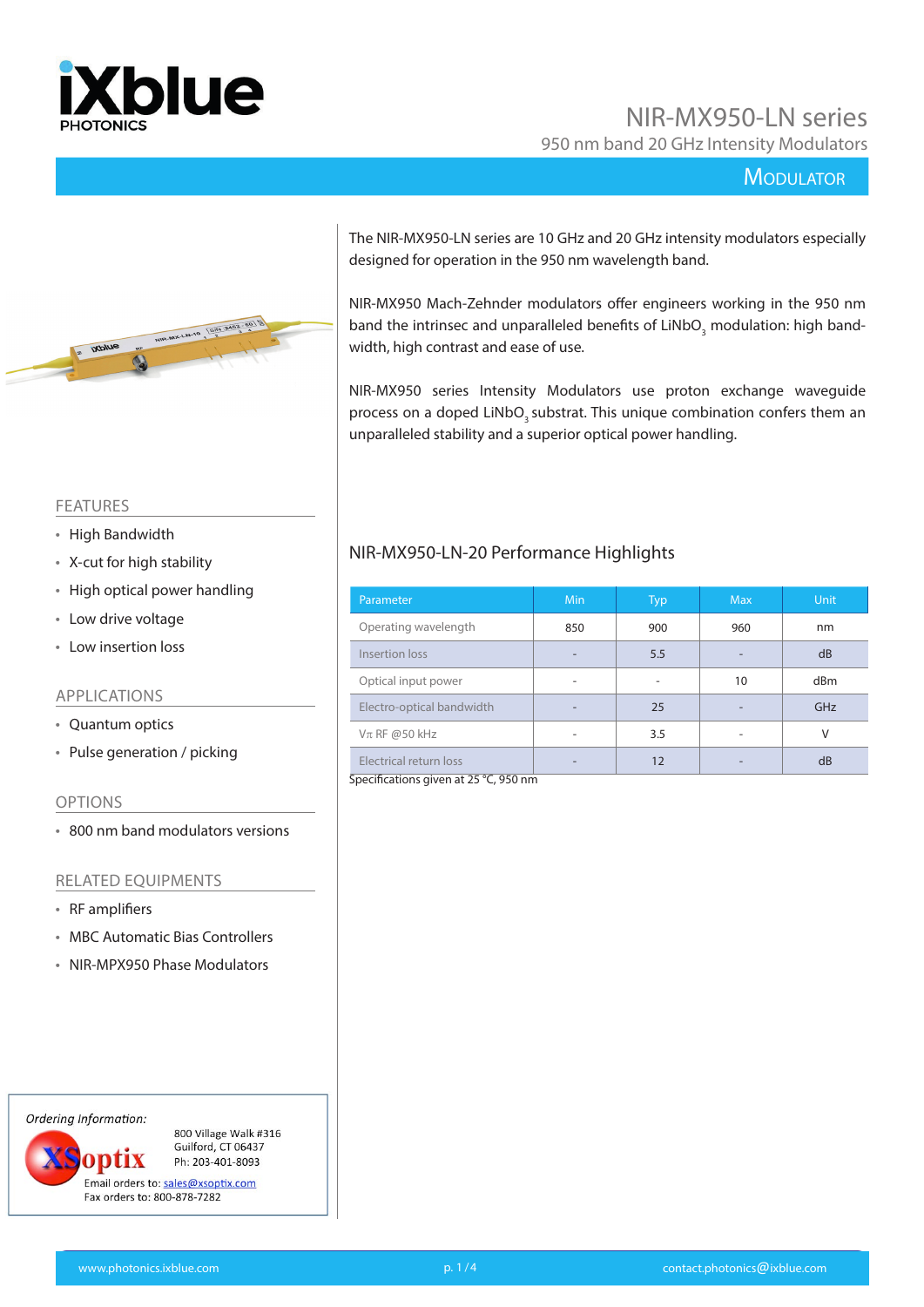

# NIR-MX950-LN series 950 nm band 20 GHz Intensity Modulators

## **MODULATOR**

## NIR-MX950-LN-20 20 GHz Intensity Modulator

#### Electrical Characteristics

| Parameter                      | Symbol              | Condition                   | <b>Min</b> | Typ,  | <b>Max</b>               | <b>Unit</b> |
|--------------------------------|---------------------|-----------------------------|------------|-------|--------------------------|-------------|
| Electro-optic bandwidth @-3 dB | $S_{21}$            | RF electrodes, from 2 GHz   | 20         | 25    | $\overline{\phantom{a}}$ | GHz         |
| Ripple $S_{21}$                | $\Delta S_{21}$     | RF electrodes, $f < 20$ GHz | н.         | 0.5   |                          | dB          |
| Electrical return loss         | $S_{11}$            | RF electrodes, , f < 20 GHz | $\sim$     | $-13$ | $-10$                    | dB          |
| $V\pi$ RF @50 kHz              | $V\pi RF_{50\,kHz}$ | RF electrodes               | $\sim$     | 3.5   | 4.5                      | $\vee$      |
| $V\pi$ DC electrodes           | $V_{\pi}DC$         | DC electrodes               | $\sim$     | 3.9   | 4.5                      | V           |
| impedance matching             | $Z_{\text{in-RF}}$  | $\overline{\phantom{a}}$    | $\sim$     | 50    | $\overline{\phantom{a}}$ | $\Omega$    |
| DC input impedance             | $Z_{\text{in-DC}}$  | $\overline{\phantom{a}}$    | $\sim$     |       | $\overline{\phantom{a}}$ | $M\Omega$   |

## Optical Characteristics

| Parameter            | Symbol                   | <b>Condition</b>                                     | <b>Min</b>               | Typ.           | <b>Max</b>                   | <b>Unit</b> |
|----------------------|--------------------------|------------------------------------------------------|--------------------------|----------------|------------------------------|-------------|
| Crystal              | $\overline{\phantom{a}}$ |                                                      |                          |                | Lithium Niobate X-Cut Y-Prop |             |
| Operating wavelength | λ                        | -                                                    | 850                      | 900            | 960                          | nm          |
| Insertion loss       | IL                       | Without connectors                                   | $\overline{\phantom{a}}$ | 5.5            | $\overline{\phantom{a}}$     | dB          |
| DC extinction ratio  | ER                       | Measured with narrow source<br>linewidth $<$ 200 MHz | 20                       | 25             | $\overline{\phantom{a}}$     | dB          |
| Optical return loss  | <b>ORL</b>               | ۰                                                    | $-40$                    | $-45$          | $\overline{\phantom{a}}$     | dB          |
| Chirp                | $\alpha$                 | -                                                    | $-0.1$                   | $\overline{0}$ | 0.1                          |             |

All specifications given at 25 °C, 944 nm.

## Absolute Maximum Ratings

| Parameter                     | Symbol     | Min                      | <b>Max</b> | Unit         |
|-------------------------------|------------|--------------------------|------------|--------------|
| RF input power (CW mode)      | $EP_{in}$  | $\overline{\phantom{a}}$ | $+28$      | dBm          |
| Bias voltage                  | $V_{bias}$ | $-20$                    | $+20$      | V            |
| Optical input power (CW mode) | $OP_{in}$  | $\overline{\phantom{a}}$ | $+10*$     | dBm          |
| Operating temperature         | <b>OT</b>  | $\mathbf{0}$             | $+70$      | $^{\circ}$ C |
| Storage temperature           | ST         | $-40$                    | $+85$      | °C           |

\*It might be necessary to warm the modulator when operating at high optical power or shorter wavelength.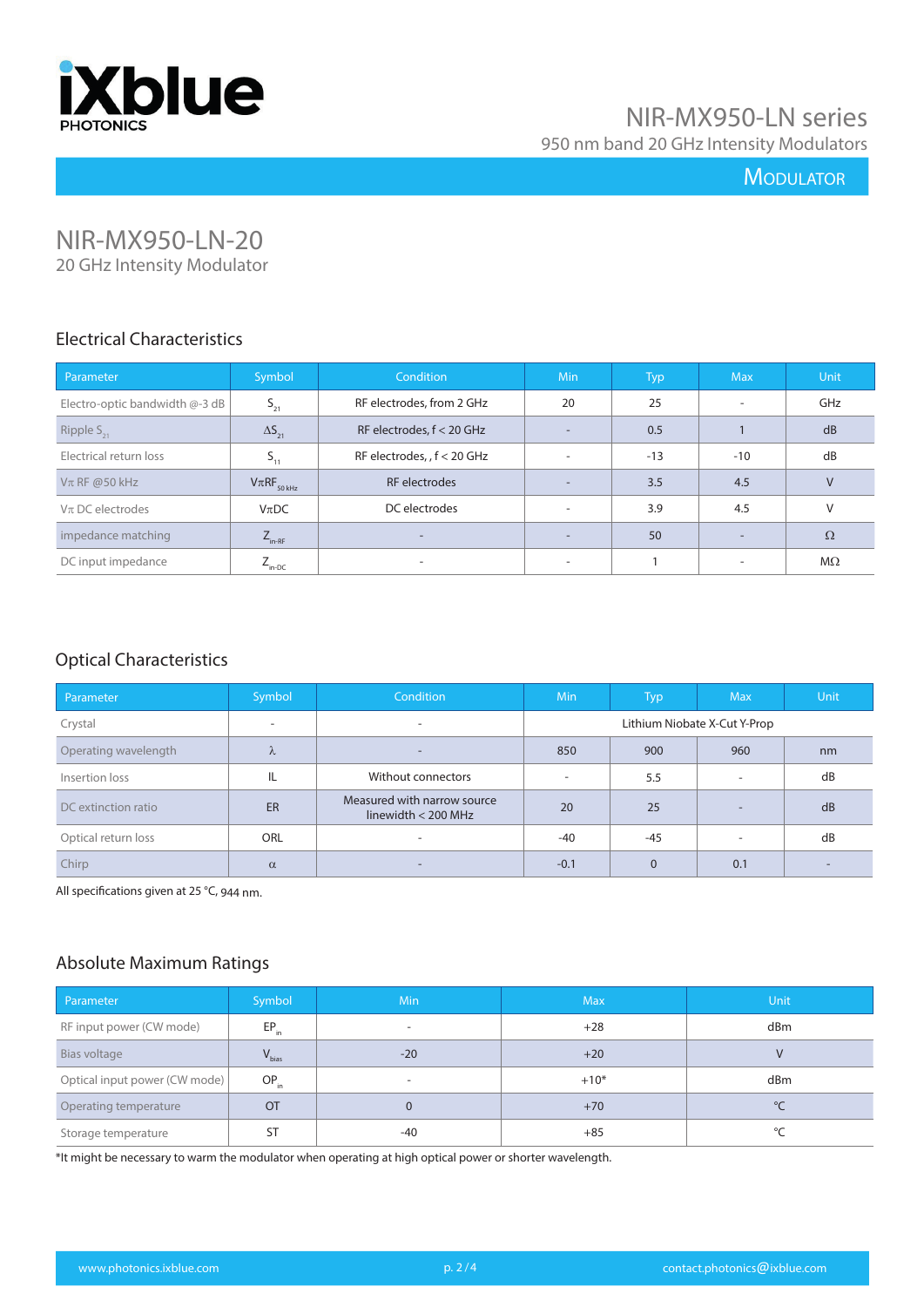

NIR-MX950-LN series 950 nm band 20 GHz Intensity Modulators

# **MODULATOR**



# NIR-MX950-LN-20 Typical S<sub>21</sub> Curve  $NIR-MX950$ -LN-20 Typical S<sub>11</sub> Curve

#### NIR-MX950-LN-20: 30 ps Square Pulse

#### Stability with Time and Temperature